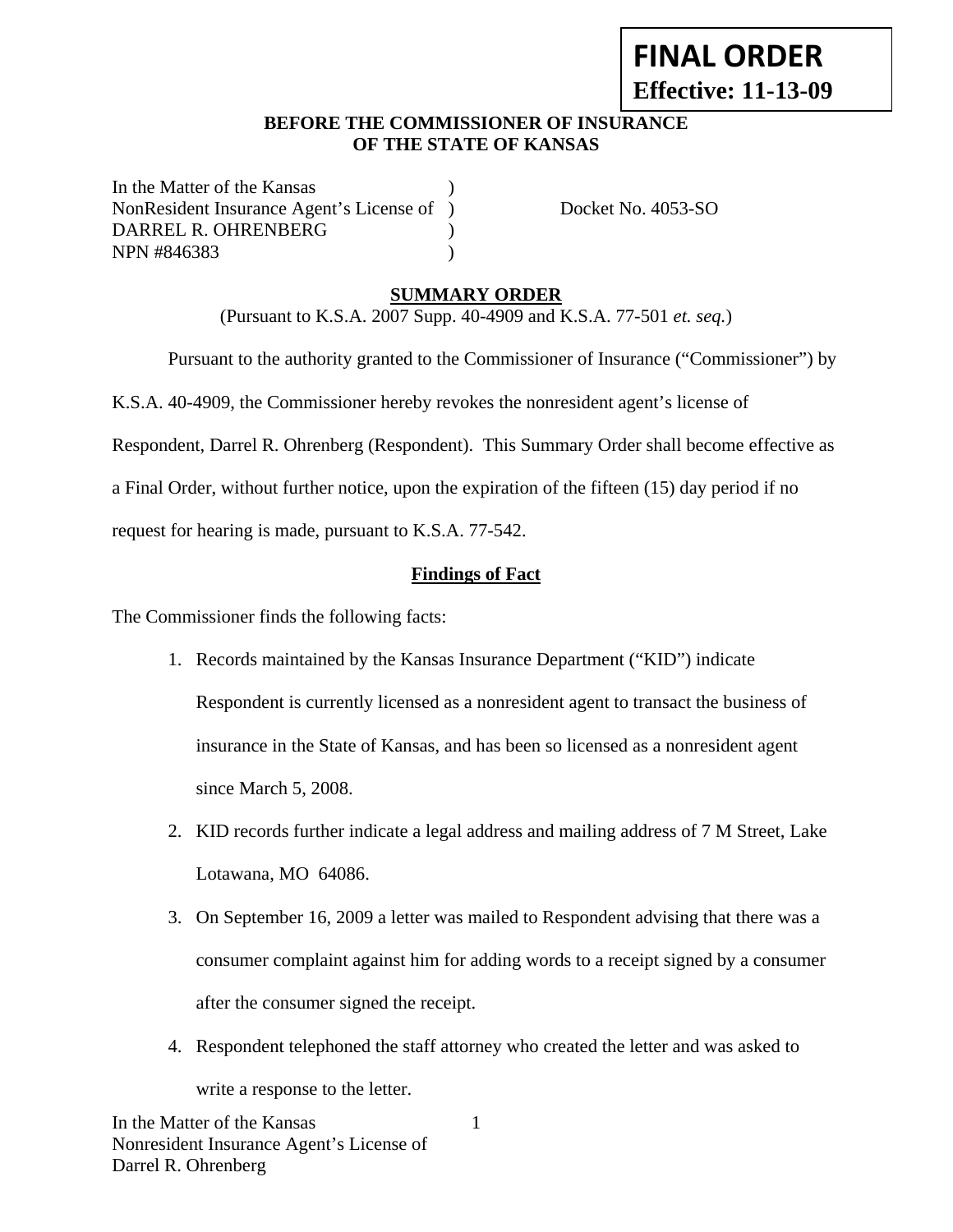- 5. To date Respondent has failed to respond in writing to the letter advising of the consumer complaint.
- 6. The information currently held by KID is that Respondent added "I apologize for any inconvience [sic] this has caused Mr. Ohrenberg. I sent in a postcard requesting Life insurance." to a receipt Mr. Ohrenberg created when he returned the check for one hundred dollars (\$ 100.00) to the consumer.
- 7. The Consumer Assistance Division (CAD) of KID wrote to Respondent about the matter and Respondent failed to reply within the time requested by CAD.

# **Applicable Law**

- 8. K.S.A. 2006 Supp. 40-4909 states, in pertinent part:
	- (a) The commissioner may deny, suspend, revoke, or refuse renewal of any license issued under this act if the commissioner finds that the applicant or license holder has:
		- (2) Violated
			- (A) any provision of chapter 40 of the Kansas Statutes Annotated, and amendments thereto, or any rule or regulation promulgated thereunder;
		- (8) Used any fraudulent, coercive, or dishonest practice, or demonstrated any incompetence, untrustworthiness or financial irresponsibility in the conduct of business in this state or elsewhere.
	- (b) In addition, the commissioner may suspend, revoke or refuse renewal of any license issued under this act if the commissioner finds that the interests of the insurer or the insurable interests of the public are not properly served under such license.
- 9. K.S.A. 40-2,125(b) requires one to respond to proper inquiries of the Commissioner of Insurance.
- 10. K.S.A. 21-3711 prohibits one from making a false writing upon which official action is induced.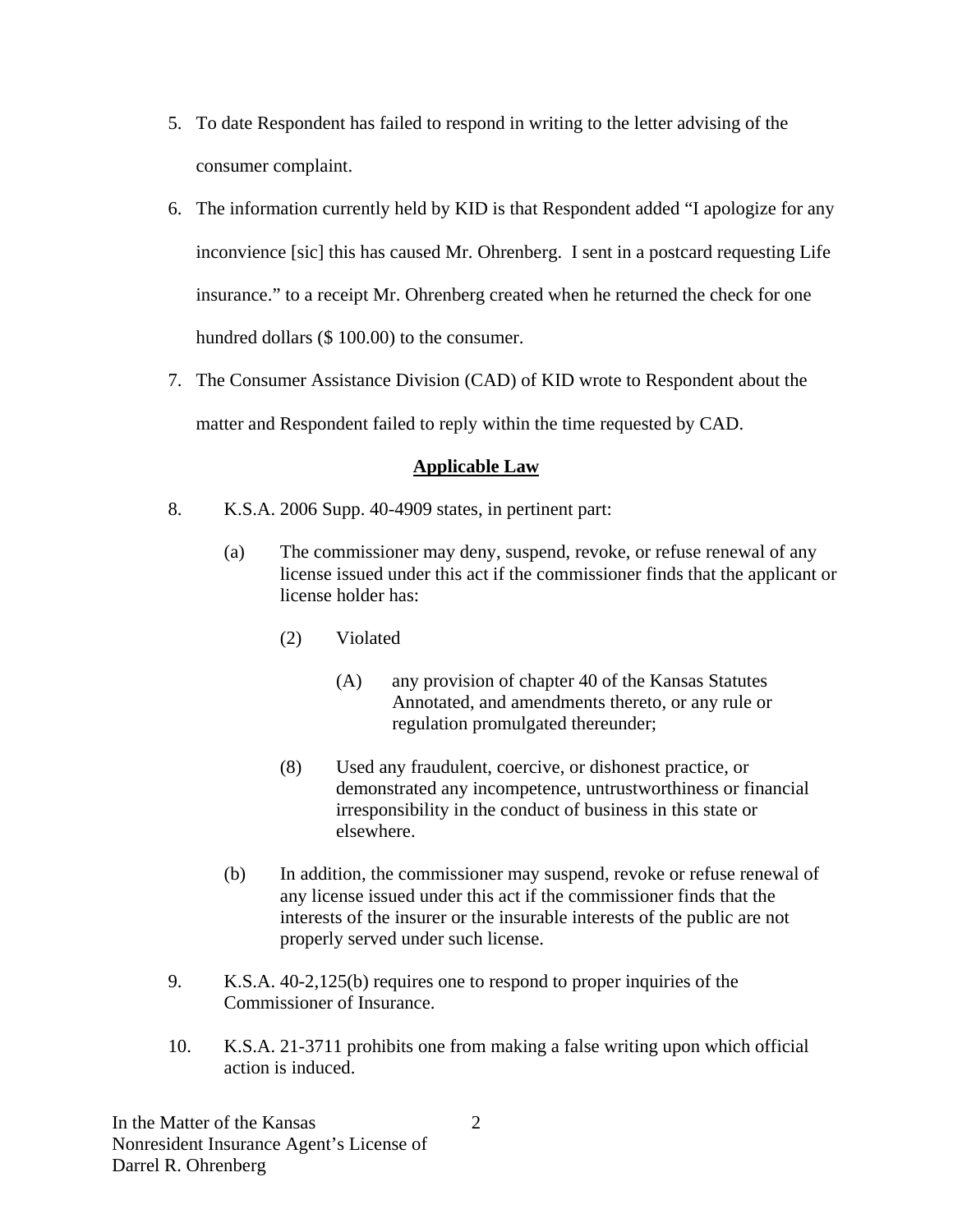#### **Conclusions of Law**

- 11. The Commissioner has jurisdiction over Respondent as well as the subject matter of this proceeding, and such proceeding is held in the public interest.
- 12. The Commissioner finds that Respondent's conduct stated above demonstrates incompetence in the conduct of business in this state a violation of K.S.A. 40- 4909(a)(8).
- 13. The Commissioner finds, pursuant to K.S.A. 40-4909(b), that the insurable interests of the public are not properly served under Respondent's license.
- 14. Accordingly, the Commissioner concludes sufficient grounds exist for the revocation of the insurance agent's license of Darrel R. Ohrenberg pursuant to K.S.A. 2007 Supp. 40-4909(a) and (b).

## **IT IS THEREFORE ORDERED BY THE COMMISSIONER OF INSURANCE THAT:**

1. The Kansas nonresident Insurance Agent's License of DARREL R.

OHRENBERG is hereby **REVOKED** effective the effective date of this Order.

## 2. **IT IS FURTHER ORDERED** that DARREL R. OHRENBERG shall **CEASE**

and **DESIST** from the sale, solicitation or negotiation of insurance and/or receiving compensation deriving from the sale, solicitation or negotiation of insurance conducted after the effective date of this Order.

## **NOTICE AND OPPORTUNITY FOR HEARING**

Darrel R. Ohrenberg, within fifteen (15) days of service of this Summary Order, may file with the Kansas Insurance Department a written request for hearing on this Summary Order, as provided by K.S.A. 77-542. In the event a hearing is requested, such request should be directed to:

> John W. Campbell, General Counsel Kansas Insurance Department 420 S.W.  $9<sup>th</sup>$  Street Topeka, Kansas 66612

In the Matter of the Kansas Nonresident Insurance Agent's License of Darrel R. Ohrenberg

3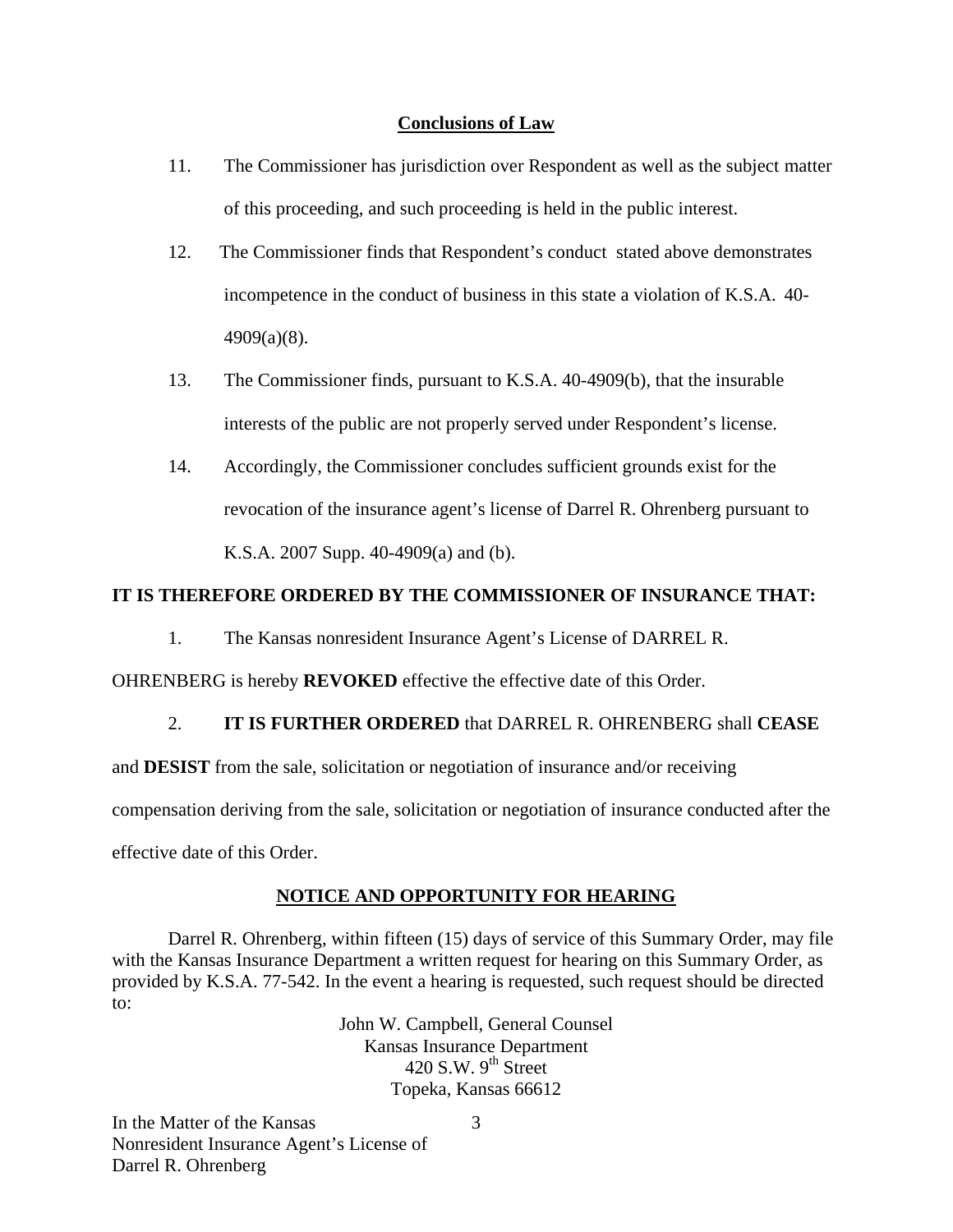Any costs incurred as a result of conducting any administrative hearing shall be assessed against the Respondent who is the subject of the hearing as provided by K.S.A. 40-4909(f). Costs shall include witness fees, mileage allowances, any costs associated with reproduction of documents which become part of the hearing record, and the expense of making a record of the hearing.

If a hearing is not requested, this Summary Order shall become effective as a Final Order, without further notice, upon the expiration of the fifteen (15) day period for requesting a hearing. The Final Order will constitute final agency action in the matter.

In the event the Respondent files a petition for judicial review, the agency officer designated pursuant to K.S.A. 77-613(e) to receive service of a petition for judicial review on behalf of the Kansas Insurance Department is:

> John W. Campbell, General Counsel Kansas Insurance Department 420 S.W.  $9^{th}$  St. Topeka, Kansas 66612

# **IT IS SO ORDERED THIS \_\_26th\_\_ DAY OF OCTOBER, 2009, IN THE CITY OF TOPEKA, COUNTY OF SHAWNEE, STATE OF KANSAS.**



 **\_**/s/ Sandy Praeger**\_\_\_\_\_\_\_\_\_\_\_\_\_** Sandy Praeger

 $\angle$ s/ John W. Campbell $\angle$  John W. Campbell General Counsel